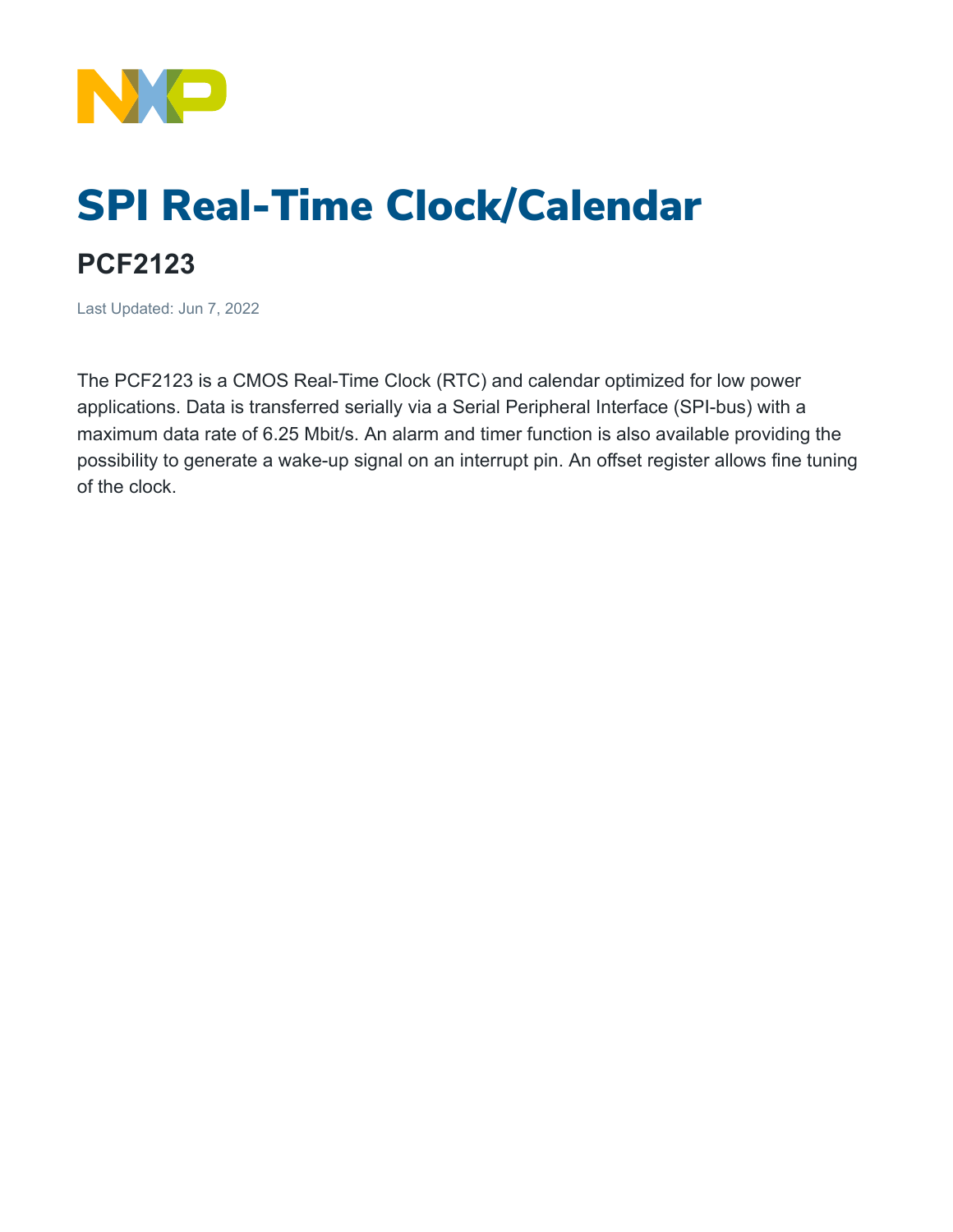## **PCF2123 Block Diagram Block Diagram**



**Block diagram: PCF2123TS, PCF2123U Block Diagram**